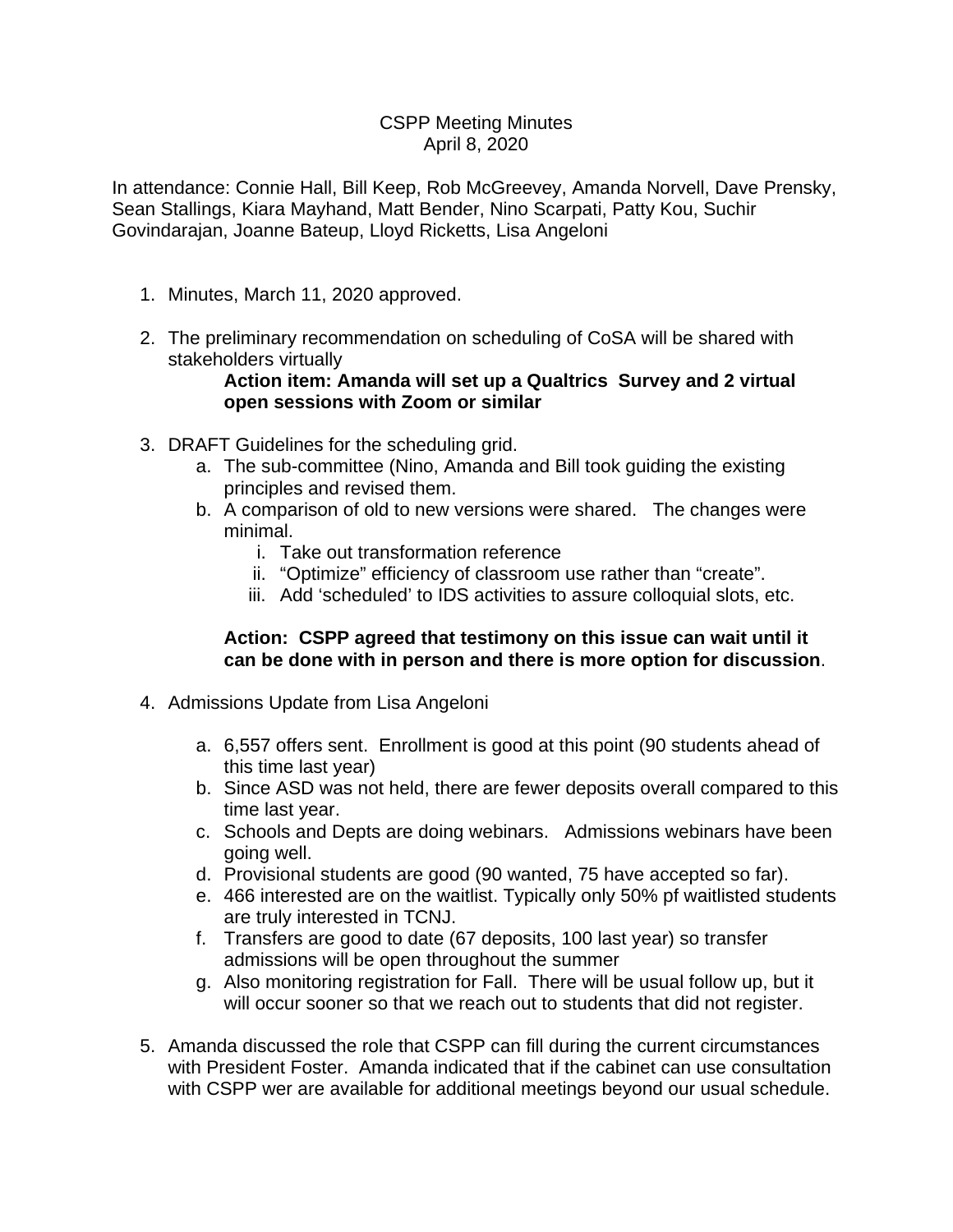The president will let us know and let Cabinet members know that they can reach out to us.

a. Bill indicated there was a Cabinet meeting today. The issue is to what extent does this pandemic event change our future behavior and that of other educational institutions? This is a strategic issue. Bill's opinion of current cohort of HS seniors is that there is a demand for our on campus approach. However, the entire nation online will have some effect on higher education.

# **Action: CSPP can think about how this will impact us and what should we do about that.**

- b. Shorter term issue: There are back up contingency plans being develop for Fall 2020. Certain courses (labs, music, art) may need face to face instruction. Others may not. Can we split the approach to have labs, clinicals, etc. in person and other courses online?
- c. Lloyd treasurer update: we are looking at a 20 million loss
	- i. State of NJ frozen 5 million that would come to schools.
	- ii. TCNJ Refunds for housing, etc are at 13 million these are refunds, not credit toward next years expenses
	- iii. Urgent need is to balance the budget until June within this constraint.
	- iv. There is some talk of federal relief, but this is not official, so may or may not occur.
- d. The bottom line is that in FY 21, we can expect to be 6-20 million down, optimistically. It could be worse.
- 6. How do we proceed (or not) with Strategic Planning under the circumstances? Significant discussion and feedback from the community cannot happen to the extent that is needed under these conditions and the uncertainty about next year.
- 7. Discussion about summer and Fall 2020
	- a. Question to cabinet members: has the cabinet projected a sense as to when a decision will need to be made regarding the Fall semester so faculty can prepare for that decision? Particularly if it is online.
	- b. Bill is meeting with the Council of Deans tomorrow: Discussion will include "How do we help TCNJ adjust to 10 million dollar shortfall?" This will lead to discussion about average class size, budgets, etc. Some definite recommendations should come out soon. Many things are on the table, partial semesters in person vs online; split semesters.
	- c. Ultimately, it is up to the state. The state may allow partial opening within certain constraints.
	- d. Discussions about fall are just occurring with a tentative date of  $\sim$  May 15<sup>th</sup> to announce decisions
	- e. Proceeding cautiously is best because the worst case scenario is an outbreak on campus.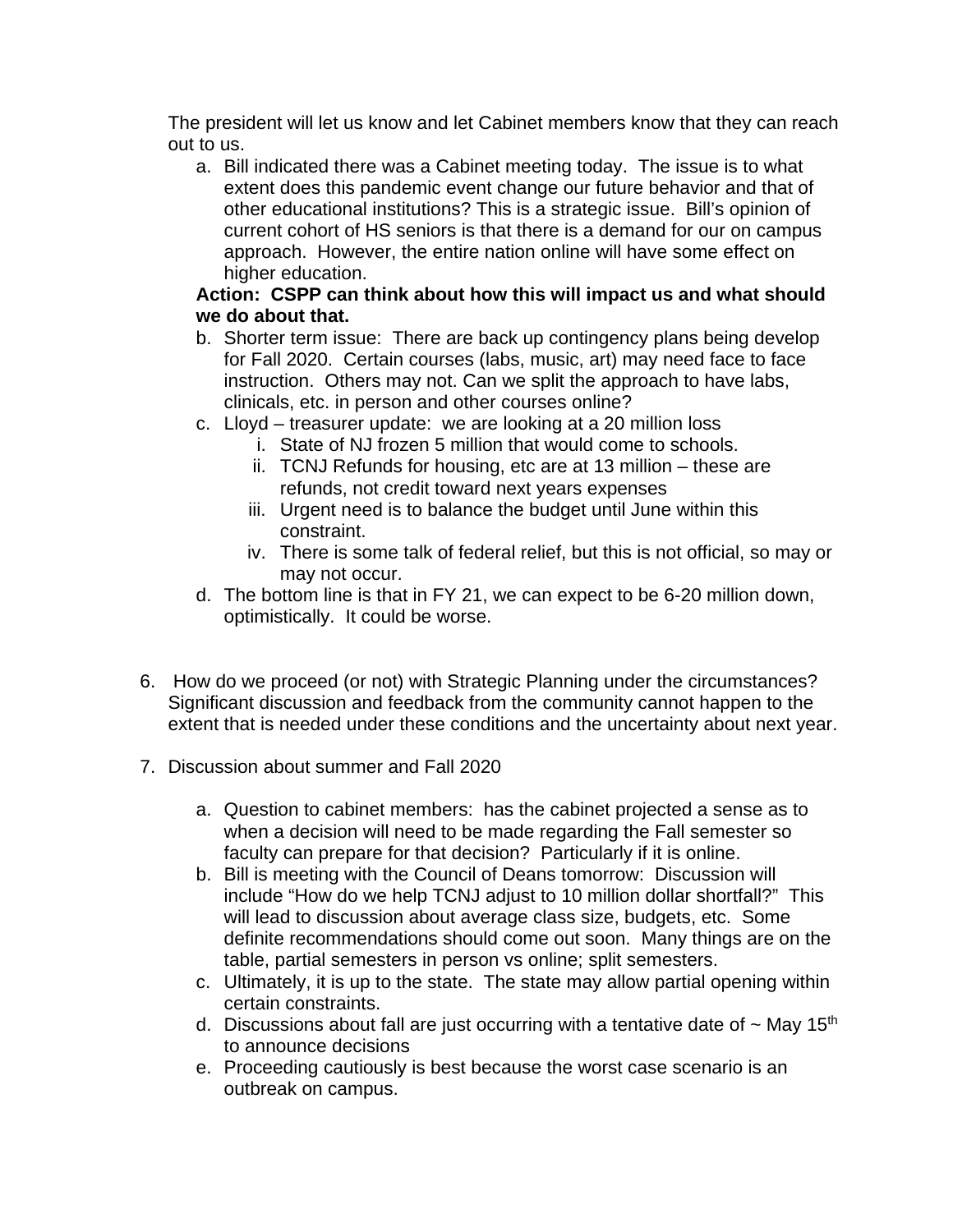- f. Currently the definite decisions are no face-to-face events or classes through summer session II ( $\sim$ July 20<sup>th</sup>)
- g. Summer Session III and events after July 20<sup>th</sup> not yet decided
- h. Sean, student affairs orientation will be virtual, similar to 3 yeas ago.
- i. If there will e online classes in the fall, then addition summer training will be available. Faculty with more experience will be offered a \$500 stipend to assist in training.
- j. The number of summer online offerings is being increased and the minimum enrollment dropped from 10 to 8.
- k. Is there any coordination between state schools? What optons are other schools considering?
	- i. Shift the fall calendar for example; divide fall into blocks (2 course and 2 course )
	- ii. Start course earlier –in the event there is a disruption
- l. Communication to the community is critical. WE all need to be informed of changes as early as possible. Addditionally faculty input to the decisions is critical.
- m. CSPP can be more avialable such as special sessions due to how quickly things happen. Most committee members agree that they can make themselves available.

## **Action: Bill will send CSPP info after Council of Deans meeting where many of these items will be discussed.**

- 1. CSPP still have work related to monitoring the results of the current strategic plan and looking ahead to the new strategic plan
	- a. Amanda --- follow up on monitoring current strategic plan. The cabinet will have reporting;
	- b. Is there any indication that the strategic plan timeline is flexible or that we will in fact be done by the end of next year?
		- i. The Cabinet has not discussed this due to all other urgent priorities.
		- ii. The NJ Governor has lockdown to early May at this point. If this is extended into June that will mean very little possibility of going back to "normal"
		- iii. The new normal will need to be considered in the strategic planning
	- c. Other implications
		- i. Communications to faculty about the budget should indicate that the principles/polies will still be followed.
		- ii. Most extreme change would violate MOA62.
			- 1. Class sizes and structures this will be part of the conversation.
			- 2. Different ways to structure courses--- larger size and faculty paid extra and hire adjuncts to do the grading is one option others have considered. Some of these models would not be allowed under MOA62.